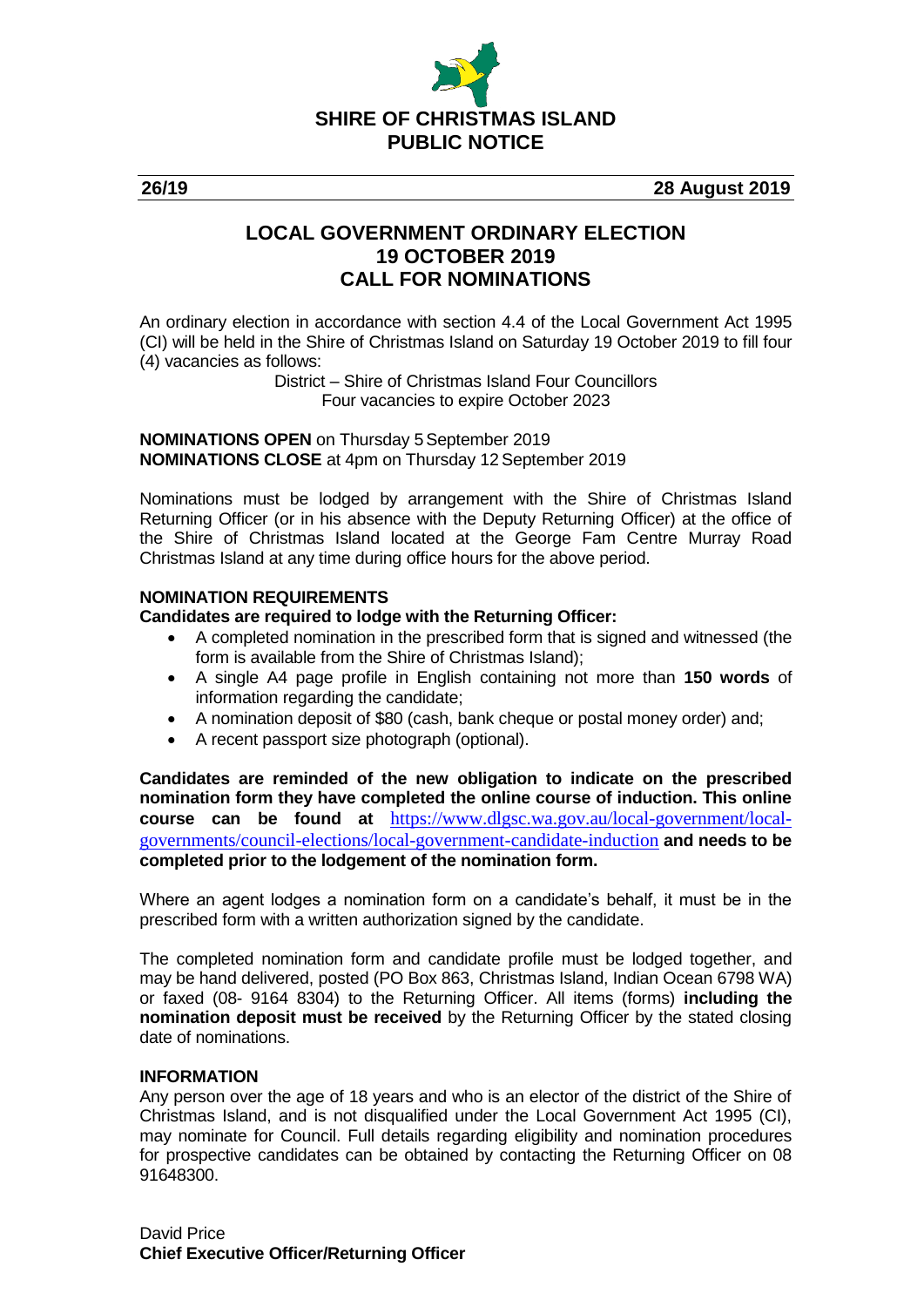

**26/19 28 Ogos 2019**

# **PILIHAN BIASA KERAJAAN TEMPATAN 19 OKTOBER 2019 PERMINTAAN UNTUK PENCALONAN**

Pilihan raya biasa akan diadakan di Derah Pulau Natal pada hari Sabtu 19 Oktober 2019 mengikut seksyen 4.4 Akta Kerajaan Tempatan 1995 (CI) untuk mengisi empat (4) jawatan kosong seperti disenaraikan berikut:

> Empat Orang Ahli Majlis untuk Daerah- Pulau Natal Empat jawatan kosong bertamat pada Oktober 2023

**PENCALONAN TERBUKA** pada 5 September 2019 (Khamis) **PENCALONAN TERTUTUP** pada 12 September 2019 (Khamis) pukul 4 petang

Pencalonan mesti didaftarkan dengan Pegawai Pilihan Raya Daerah Pulau Natal Shire (atau dengan Timbalan Pegawai Pilihan Raya jika Pegawai Pilihan Raya tidak hadir) di pejabat Pulau Natal yang terletak di Pusat George Fam, Jalan Murray, Pulau Natal pada masa waktu kerja dalam tempoh yang disenaraikan di atas.

## **KEPERLUAN-KEPERLUAN PENCALONAN**

## **Calon-calon perlu mendaftar dengan Pegawai Pilihan Raya:**

- Borang pencalonan ditetapkan yang lengkap, ditandatangani dan disaksikan (borang ini boleh diperolehi dari Daerah Pulau Natal);
- Sehelai profil halaman A4 tunggal yang mengandungi tidak lebih daripada **150 perkataan** Bahasa Inggeris mengenai maklumat-maklumat calon;
- Deposit pencalonan sebanyak \$80 (tunai, cek bank atau perintah wang pos) dan;
- Gambar saiz pasport terkini (tidak diwajibkan).

**Calon-calon bertanggungjawab untuk menunjukkan bahawa mereka sudah menglengkapi kursus pengenalan dalam talian pada borang pencalonan yang ditetapkan. Kursus dalam talian boleh didapati di**  [https://www.dlgsc.wa.gov.au/local-government/local-governments/council](https://www.dlgsc.wa.gov.au/local-government/local-governments/council-elections/local-government-candidate-induction)[elections/local-government-candidate-induction](https://www.dlgsc.wa.gov.au/local-government/local-governments/council-elections/local-government-candidate-induction) **dan mesti dilengkapkan sebelum borang pencalonan dihantarkan.**

Jika seseorang ejen menghantar borang pencalonan bagi mana-mana calon, ia mesti adalah borang yang ditetapkan dengan kebenaran bertulis dan ditandatangani oleh calon.

Borang pencalonan yang lengkap dan profil calon harus dihantarkan secara bersamasama, dan boleh dihantar secara bersendirian, dikirimkan (PO Box 863, Christmas Island, Indian Ocean 6798 WA) atau dihantar dengan faks (08-9164 8304) kepada Pegawai Pilihan Raya. Semua item (borang) **termasuk deposit pencalonan mesti diterima** oleh Pegawai Pilihan Raya sebelum tarikh tutup pencalonan yang telah ditetapkan.

#### **MAKLUMAT**

Mana-mana orang yang berumur 18 tahun ke atas dan juga merupakan seorang pemilih Daerah Pulau Natal, dan tidak dibatalkan kelayakan di bawah Akta Kerajaan Tempatan 1995 (CI), boleh mencalonkan diri untuk melibatkan diri dalam Majlis. Butiran lengkap mengenai kelayakan dan prosedur pencalonan boleh diperoleh dengan menghubungi Pegawai Pilihan Raya melalui 08 91648300.